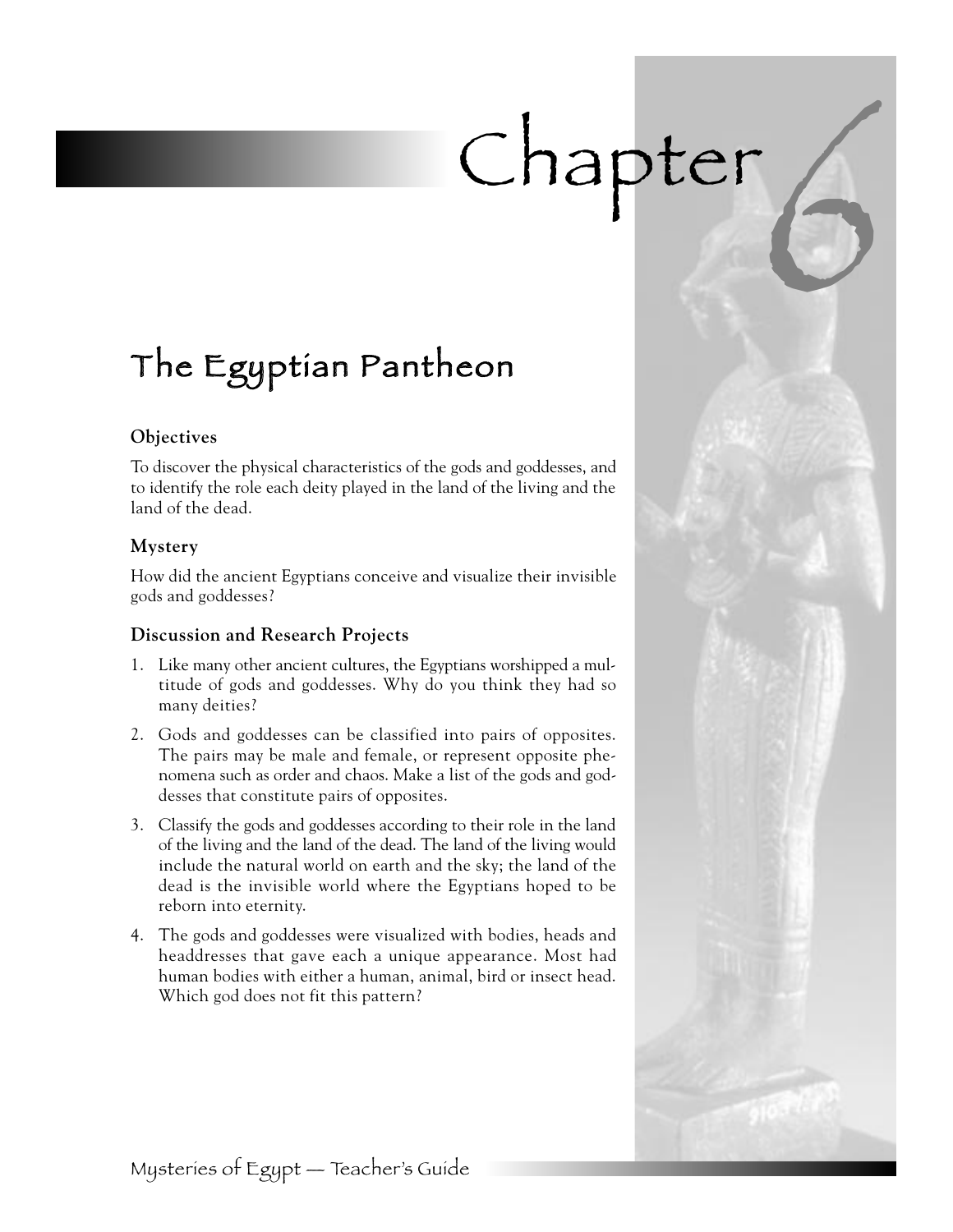- 5. Classify the gods and goddesses into the following categories:
	- bird heads
	- insect heads
	- human heads
	- animal heads
	- mythical heads
	- a single animal body
	- a combination of animal bodies
	- a combination of human and bird bodies
- 6. Classify the gods and goddesses according to what they hold in their hands:
	- crook and flail
	- feather
	- rod or sceptre
	- *ankh* (symbol of life)
	- sistrum (rattle)
- 7. List the various types of headgear worn by the gods and goddesses.
- 8. Since the Egyptians portrayed their gods and goddesses as part human, part animal, bird or insect, do you think they worshipped animals, birds and insects?
- 9. Some gods and goddesses were depicted in several ways. Can you give examples of this?
- 10. The sun god was the principal god of ancient Egypt. Identify a number of ways this god was depicted.
- 11. Many gods and goddesses have sun symbols on their heads. Make a list of them and draw their headdresses.
- 12. The sun disk worn by the gods and goddesses is often surrounded by a snake. What do you think the snake represents?
- 13. Do you think the ancient Egyptians worshipped the sun? Why do you think the sun god was so important to them?
- 14. The sun god is a symbol of light and enlightenment. Which god was given the task of enlightening humans and giving them wisdom? What does he carry in his hand that symbolizes learning and writing?

#### **Creative Projects**

- 1. Use **Activity Sheet 13** to learn to identify the gods and goddesses in the Egyptian pantheon that are represented in animal form.
- 2. Use **Activity Sheet 14** to learn about the cosmic gods and goddesses and what they represent.
- 3. Use **Activity Sheet 15** to learn about the symbolic meaning of human- and animal-headed gods and goddesses.
- 4. The ancient Egyptians displayed incredible imagination in visualizing their gods and goddesses. See if you can do as well! Do a number of drawings showing some of the characteristics of the ancient Egyptian gods and goddesses. Example: sun, moon, earth, sky, order, disorder, love, justice, wisdom.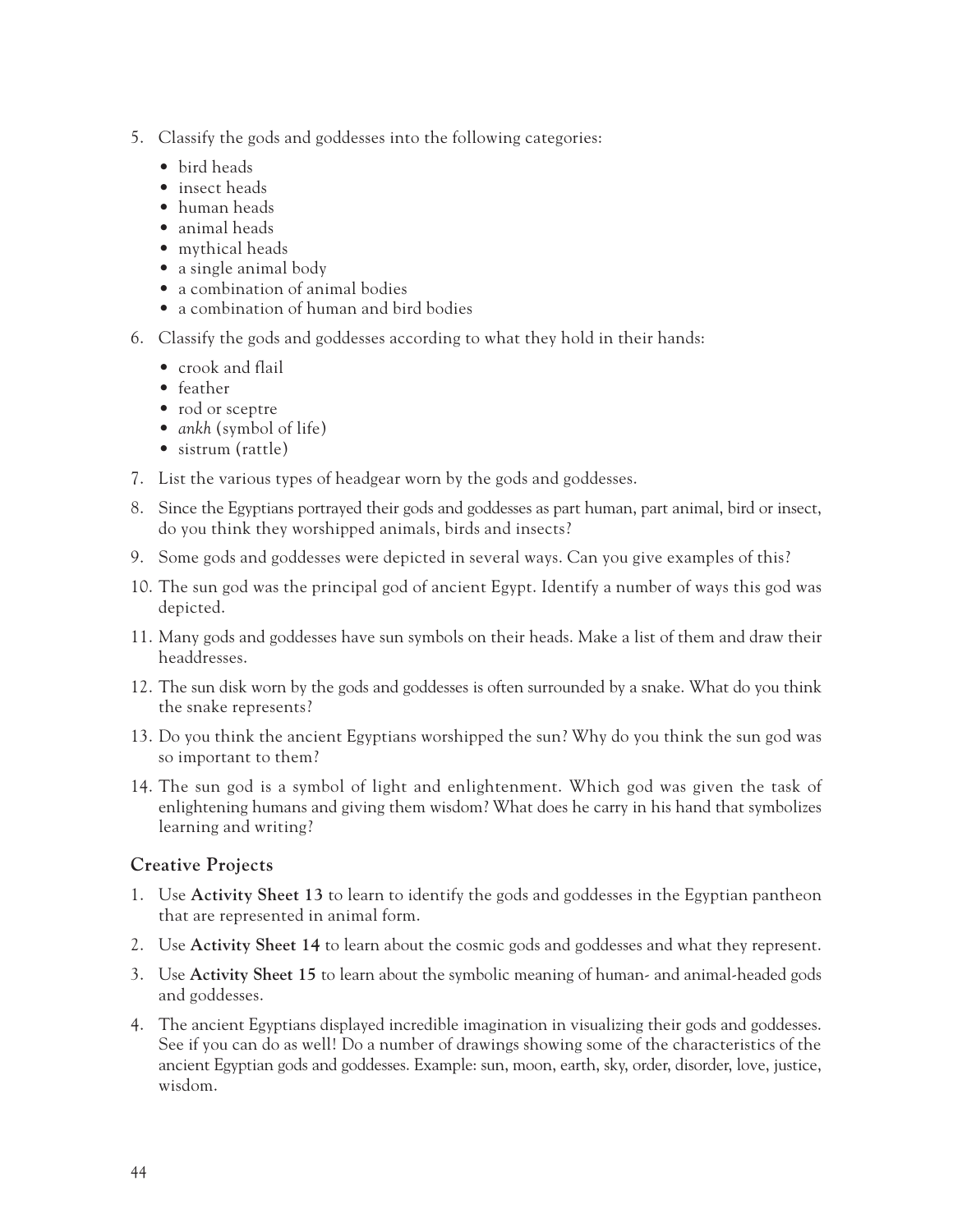# FACT SHEET: The Gods and Goddesses



Hathor, with a human face and cow ears CMC S97 10018 (photo)

The ancient Egyptians recognized many gods and did not have a single system of religious beliefs. They were always ready to adopt new gods or change their views about the old ones. There were local gods, cosmic gods and personal gods. The prime role of the gods was to maintain order in the universe, ensure the continuance of the cycles of life and prevent the world from falling into chaos.

> The oldest gods in the pantheon appeared in the pre-dynastic period and represent animals, birds or reptiles. Egyptians believed that animals possessed divine powers, so they associated them with certain deities. Hathor, the goddess associated with the sacred cow, is an example. The cosmic gods representing the forces of nature are more recent. They did not appear until the historic era, when the dynastic period began.

Images of the gods and goddesses were kept in temples, where the pharaohs cared for them, assisted by an army of priests

and priestesses. By the New Kingdom, however, the priesthood was the exclusive domain of men. Temples were not a place of worship for the common people. Only the pharaohs and priests were allowed into them to worship and care for the deities.



It is easy to get confused when trying to identify the Egyptian gods. There is a large number of them and they are not always depicted the same way. For example, Thoth, the god of writing and messenger of the sun god, is seen as a human with the head of an ibis, or as a baboon or the moon. Like the Greek gods, the Egyptian gods symbolized aspects of life, human emotions and the physical world. Gods and goddesses are often grouped into pairs to represent the dual nature of life, the negative and positive forces of the cosmos. An examples is Osiris and Seth, representing life and death, order and destruction.

Thoth, represented as a baboon wearing a lunar crescent and disk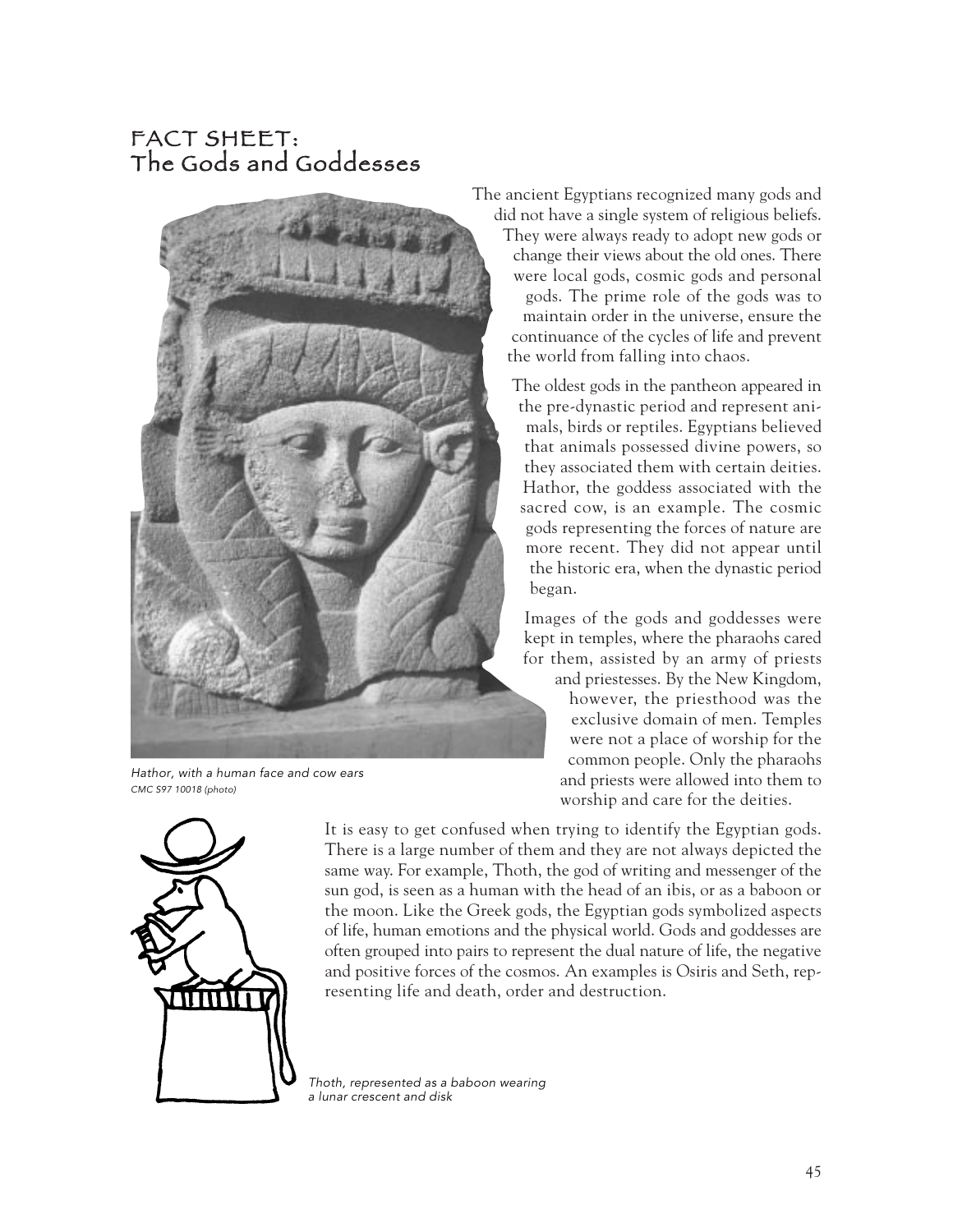

Amemet



Amun



Amun-Re



Anubis



Atum

#### **Amemet**

Depicted with the rear of a hippopotamus, the fore of a lion and the head of a crocodile, she devoured the hearts of those judged guilty when their hearts were weighed against a feather in the afterworld.

#### **Amun**

Chief of the gods during the New Kingdom, Amun was depicted as a man with two tall plumes rising above his headdress, or as a ram or a goose. He, his wife, Mut, and their son, Khonsu, represented the Theban Triad, the sacred family of Thebes. Amun rose in prominence but did not become a state deity. He was associated with the god Re and venerated as the god Amun-Re.

#### **Amun-Re**

Amun-Re, a form of the sun god, is sometimes depicted as a sphinx or as a human with the head of a hawk. The disk of the sun is a symbol of this god.

The word Amun means "the hidden" or the "hiddenness of divinity", whereas Re means "the sun" or the "divinity in the power of the sun". The god Amun-Re is a representation of these two ideas: the ever-present invisible power and radiant light of the divine force that sustains life.

To trace the origin of Amun-Re, we must go back to the Old Kingdom and Heliopolis, where the god Re first appeared as the primary manifestation of the sun god. Re is depicted with the head of a falcon surmounted by the sun disk during his passage across the sky, and with the head of a ram during his nocturnal voyage in the underworld. This local god became a national god, resulting in the erection of sun temples throughout the land. In the fourth dynasty, the pharaohs began to consider themselves manifestations of this god. Later, during the Middle Kingdom, when Amun became the most important god, Re was fused with him to become Amun-Re.

Re is sometimes spelled Ra, and Amun-Re is sometimes written as Amen-Ra or Amun-Ra.

#### **Anubis**

Anubis was a jackal-headed deity who presided over the embalming process and accompanied dead kings to the afterworld. When kings were being judged by Osiris, Anubis placed their hearts on one side of a scale and a feather representing Maat (order and truth) on the other. The god Thoth recorded the results, which indicated whether the king could enter the afterworld. Anubis is the son of Osiris and Nephthys.

#### **Atum**

A primeval cosmic god, Atum is the sun god as creator, the substance from which all creation unfurled. He is the Lord of the Universe. In his human form, he represents the king of Egypt, who wears the Double Crown of Egypt.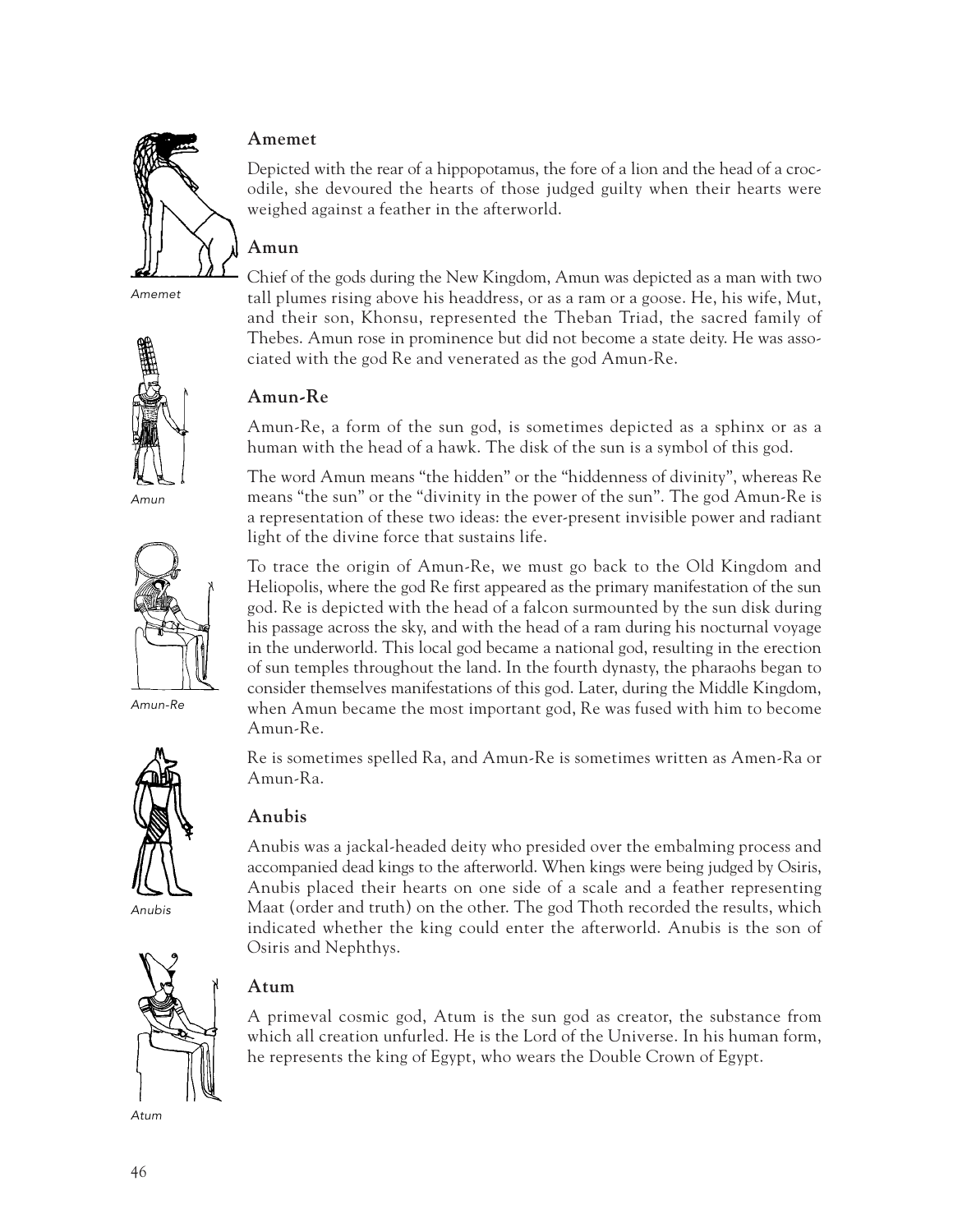

Photo: Royal Ontario Museum CMC ECD98-040 #39

**Geb and Nut** 

#### **Bastet**

A cat goddess, Bastet represents the more protective aspects of motherhood, compared to the aggressive lion-headed Sekhmet. With a female body and a cat's head, she is often seen holding a sistrum.

#### **Bes**

This dwarf god has a grotesque mask-like face and protruding lips. He is often shown carrying musical instruments, knives or the hieroglyph representing protection. Despite his appearance, he is a protector of the family and is associated with sexuality and childbirth.

These two gods embody opposites. The earth god Geb, who represents dry land, is the husband of sky goddess Nut, who represents the sky, a mirror image of the watery sea. Nut is portrayed as a woman with the hieroglyph of her name on her head or as a woman with an arched body covered with stars. She is the daughter of Shu and Tefnut.

### **Hapi**

Hapi, who brought abundance, controlled the annual flooding of the Nile that enriched the land for growing crops. This deity is depicted as a man who has plants on his head and holds an offering table filled with the produce of the land.

## **Hathor**

This goddess is represented in three different ways: as a woman holding a *menit* necklace and wearing a crown consisting of a cow's horns and a sun disk; as a woman with cow ears; and as a cow. She is the daughter of Re and the consort of Horus, the falcon god of the heavens. She is also regarded as the mother of each reigning king (as is the goddess Isis). Hathor has two aspects to her personality: her vengeful side took on the leonine form of the goddess Sekhmet and tried to destroy humanity following the rebellion in the creation myth; and her bovine form is associated with sexuality, joy and music.

#### **Horus**

Horus, the falcon-headed god, is a familiar ancient Egyptian deity. He has become one of the most commonly used symbols of Egypt, seen on Egyptian airplanes, and on hotels and restaurants throughout the land.

Horus is the son of Osiris and Isis, the divine child of the holy family triad. He is one of many gods associated with the falcon. His name means "he



Bastet



Bes





Hapi

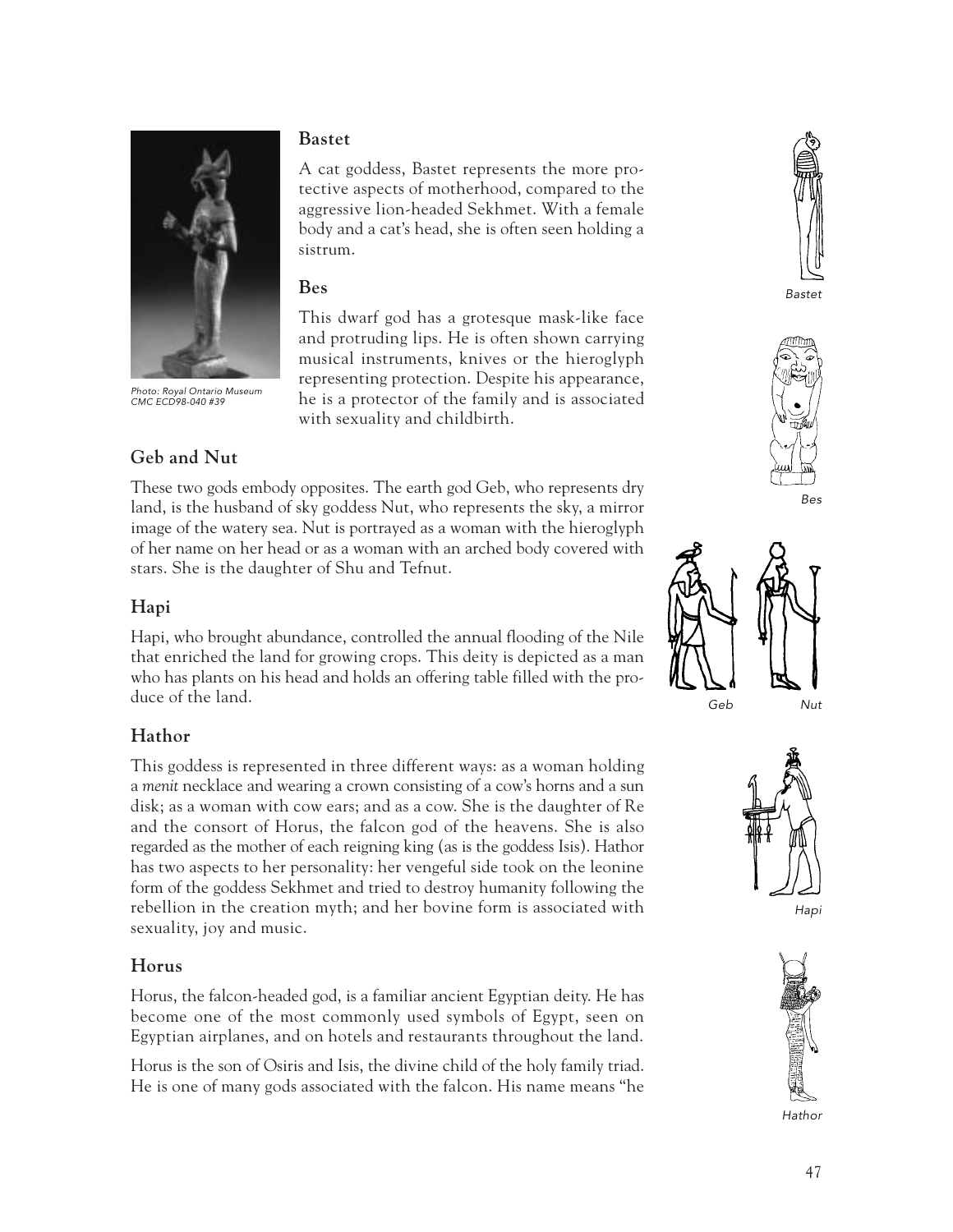









Khnum



Khonsu Khonsu



Maat

who is above" and "he who is distant". The falcon had been worshipped from earliest times as a cosmic deity whose body represented the heavens and whose eyes represented the sun and the moon. Horus is depicted as a falcon wearing a crown with a cobra or the Double Crown of Egypt. The hooded cobra (uraeus), which the gods and pharaohs wore on their foreheads, symbolizes light and royalty. It is there to protect the person from harm.

When Horus was an infant, his father was killed by his brother Seth. To keep her son from being harmed, Isis hid Horus in the marshland of the Nile, where she protected him from the poisonous snakes, scorpions, crocodiles and wild animals. As he grew up, he learned to ward off danger and became strong enough to fight Seth and claim his rightful inheritance, the throne of Egypt. As a result, Horus is associated with the title of kingship, the personification of divine and regal power. Kings believed they were descended from Horus, who was considered to be the first divine king of Egypt.

#### **Isis**

Isis represents the power of love to overcome death. She brought her husband and brother, Osiris, back to life and saved her son Horus from certain death. She is portrayed wearing the hieroglyph for "throne" on her head; from the New Kingdom onward, she sometimes wore a solar disk between cow horns. She is also often depicted mourning the death of her husband and nursing their son.

#### **Khnum**

A straight-horned, ram-headed god who is often depicted creating humans on his potter's wheel, Khnum emerged from two caverns in the subterranean world in the ocean of Nun. He was the god of the First Cataract of the Nile in Upper Egypt and controlled fertility by sending half the waters of the river to the south and half to the north.

#### **Khonsu**

Son of the Theban couple Amun and Mut, he is a moon god often depicted with the head of a hawk surmounted with a crescent moon and a lunar disk. He is also seen as a youth with a sidelock of hair, and a crescent moon and a lunar disk on his head.

#### **Maat**

Maat is the goddess of truth and justice. She is identified as a woman with an ostrich plume in her headband.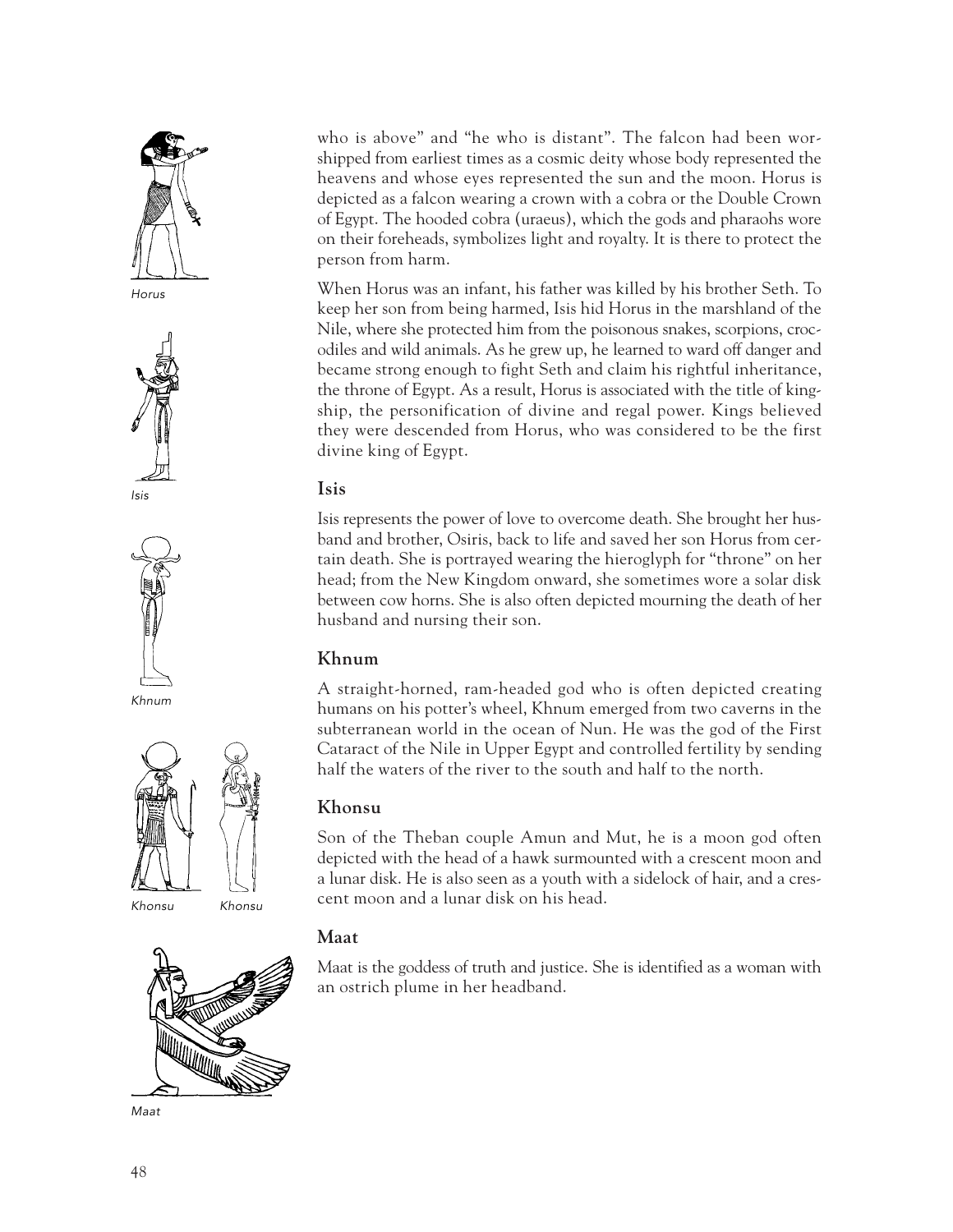#### **Min**

A human or mummified god, Min is depicted with an erect phallus. He carries a flail in his right hand and wears a crown with two plumes. He is the protector of fertility and of travel in the desert.

#### **Mut**

Wife of the Theban god Amun, she was first portrayed as a vulture and later as a woman. She, Amun and their son, Khonsu, represent the Theban Triad, the sacred family of Thebes.

#### **Neith**

A goddess linked to war and weaving, she is an important personage of the funerary cult, along with Isis, Nephthys and Selkis. She is usually depicted wearing the red crown of Lower Egypt.

#### **Nekhbet**

Portrayed as a vulture, Nekhbet was the principal goddess of Upper Egypt, whose king she protected. Her northern counterpart was the cobra goddess Wadjet.

#### **Nephthys**

Nephthys is the daughter of Nut, sister of Isis and wife of Seth, the god of disorder. Her loyalties, however, lay with Osiris, by whom she had a child, Anubis. When Seth found out who the father was, he murdered Osiris, and Nephthys joined Isis in the search for Osiris's body. Along with her sister Isis, she befriends and protects the dead. She is represented as a female with the hieroglyph of her name on her head.

#### **Osiris**

Osiris is one of the principal Egyptian gods who first appeared in funerary texts during the Pyramid Age, when the practice of mummification began (2400 B.C.). He presided over the court that determined the fate of kings when they died. He is portrayed as a mummified man wearing a tall white crown adorned with two ostrich feathers.

According to Egyptian mythology, Osiris was murdered by his brother Seth then brought back to life by the love of his sister and wife, Isis. This myth describes the forces of destruction that initiated the process of mummification. The love of Isis is symbolic of regeneration and the promise of eternal life. The cycle of destruction, death and rebirth was repeated each year in the annual flooding of the Nile, the river that provided the essential ingredients needed to sustain life, giving birth to one of the first civilizations.

Osiris is also equated with the miracle of the Nile and the rich harvest, as the text from the sarcophagus of a high priestess of Amun named Ankhnesneferibra attests:











Neith



Nekhbet



Nephthys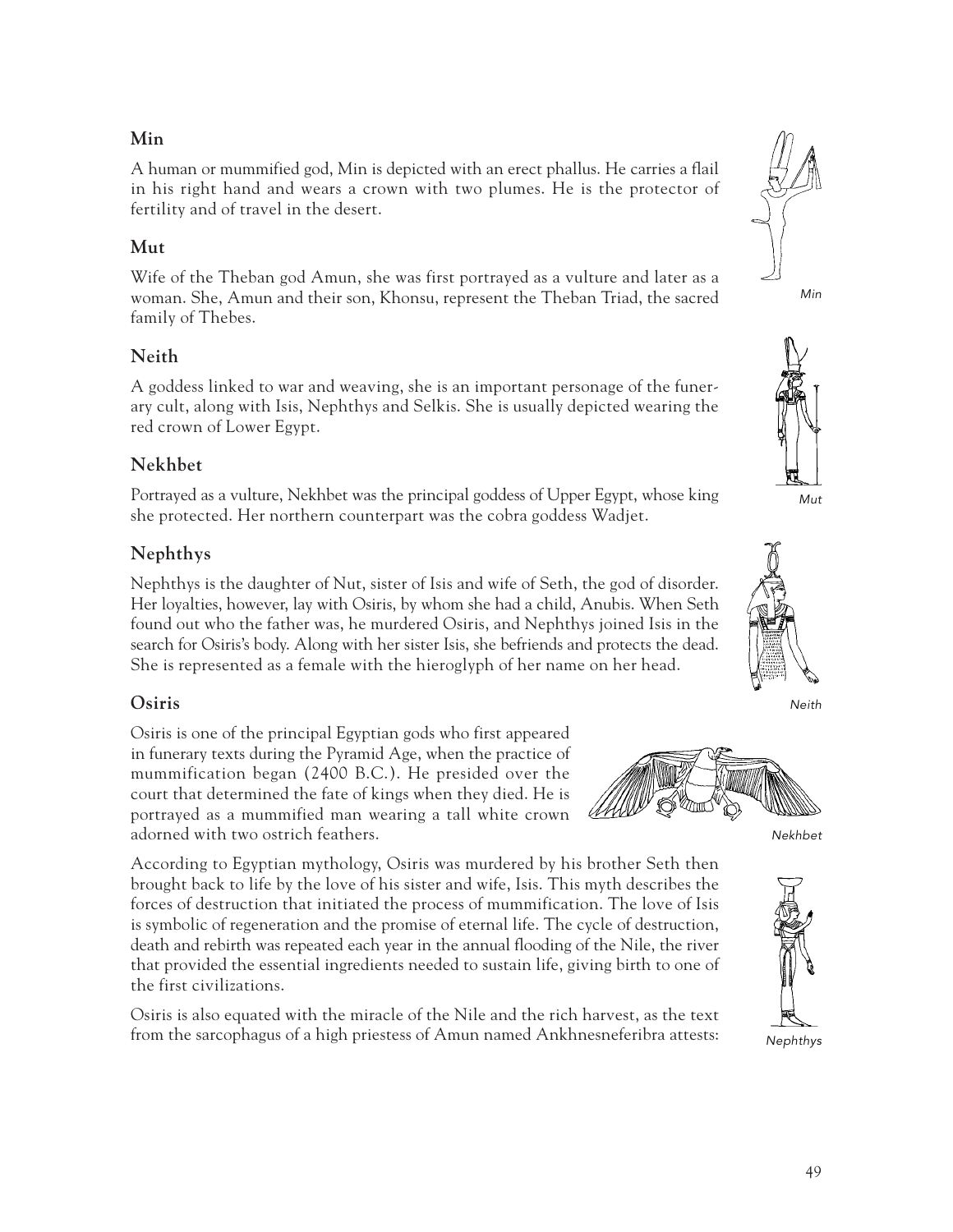

Hail, you are the maker of grain, he who gives life to the gods with the water of his limbs, and bread to every land with the water that takes form under him.11

Osiris and Isis had a son named Horus. Together they represent a holy family: god, goddess and divine child. In the New Kingdom, the main temples throughout Egypt venerated a holy family modelled on the Osiris, Isis and Horus triad.

#### **Ptah**

Creator god of the city of Memphis and husband of Sekhmet, Ptah is depicted as a mummified man holding the *was* sceptre (one that has a crooked handle in the shape of an animal head and a forked base).

#### **Re, the Sun God**

The sun god was considered the central and original power of creation. The daily rising and setting sun offered tangible evidence of the sun's power to fall into the western sky and be reborn each morning in the eastern sky.

Re brought the concept of Maat — the principle of truth (Right) and balanced justice — to the Egyptians. This fundamental concept became the cornerstone of the Egyptian civilization. The cosmic journey of the sun, symbolized by the scarab (dung beetle that pushes the sun disk across the sky), would continue as long as the cult of the sun god and Maat were respected. In the beginning stages of the deities, the kingship of Re was transferred to other forms of the sun god — to Shu, then Geb and, finally, Osiris.



Re, the Sun God

On earth, the kings of the Old Kingdom were considered the mortal embodiment of the sun god. In other words, a king was a god on earth, and his right actions prevented the world from falling into chaos.

The sun god is also known as Re-Horakhty (the Horus of the Horizon) and Atum (the All), the substance from which all creation unfurled. Re-Horakhty is identified as a god with a human body and falcon head who wears a crown in the form of a sun disk

surrounded by a cobra, or a crown made from ram horns and ostrich feathers. Atum is depicted as King of Egypt and Lord of the Universe and wears the Double Crown of Egypt. All these forms of the sun god represent the promise of resurrection, an answer to the dilemma of human mortality.

The cult of the sun was maintained by the Egyptian kings over the centuries. They built pyramids (symbols of the stairway to the sun or the angled rays of the sun) and later solar temples in honour of the sun god. When a king died, his actions were judged in the afterworld by Osiris, a form of the sun god and ruler of the underworld. If they were considered just, the king was transformed into a form

Sekhmet

of the sun god. **Sekhmet**

Sekhmet is depicted as a woman with a lion's head wearing a sun disk and a uraeus (cobra). She was an important goddess in the Theban capital during the New



Ptah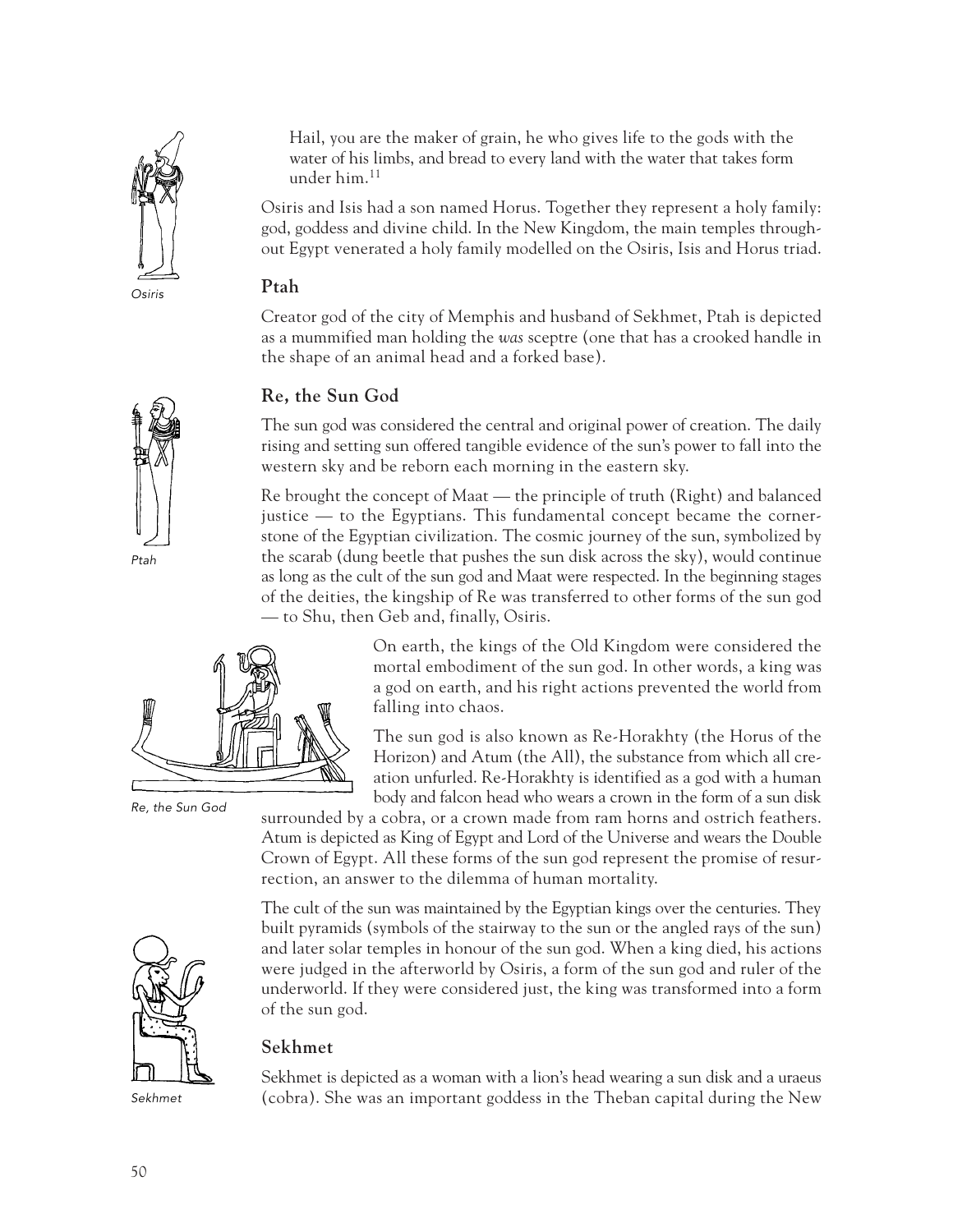Kingdom (1550–1070 B.C.). Her name means "she who is powerful", and as such, she personifies the aggressive aspects of female deities.

#### **Selkis**

Selkis is usually depicted as a woman with a scorpion on her head. Her name means "the one who causes the throat to breathe". She is a protector of the falcon-headed canopic jar, and along with three other deities, Isis, Nephthys and Neith, guarded the royal coffins and canopic chests.

#### **Seth**

Seth is the offspring of Geb and Nut. As the god of disorder, he was responsible for killing his brother, Osiris. In the Egyptian dualistic concept of the cosmos, Seth is placed in juxtaposition with Horus, the god who ruled the land with order and stability.

Seth is an animal-headed deity with a curved head, tall square-topped ears and an erect arrow-like tail. The animal he represents has not been identified. He is sometimes portrayed with a human body and an elongated bird-like head, similar in appearance to the god Thoth.

#### **Shu and Tefnut**

Shu is a male god who is paired with his sister, Tefnut. Together they represent two fundamental principles of human existence. Shu symbolizes dry air and the force of preservation. Tefnut symbolizes moist or corrosive air that brings about change, creating the concept of time. Shu and Tefnut are the offspring of Re (or Atum, a form of the sun god), a primeval cosmic god, progenitor of the elements of the universe.

#### **Sobek**

The name of this crocodile-headed god means "he who causes to be pregnant or fertile". At his cult centre at Kom Ombo, he shared a temple with Horus. He was later assimilated into the cult of Amun, being worshipped as a manifestation of the sun god, Re.

#### **Sphinx**

A statue with the body of a lion and the head of a human or an animal, the sphinx represents a form of the sun god.